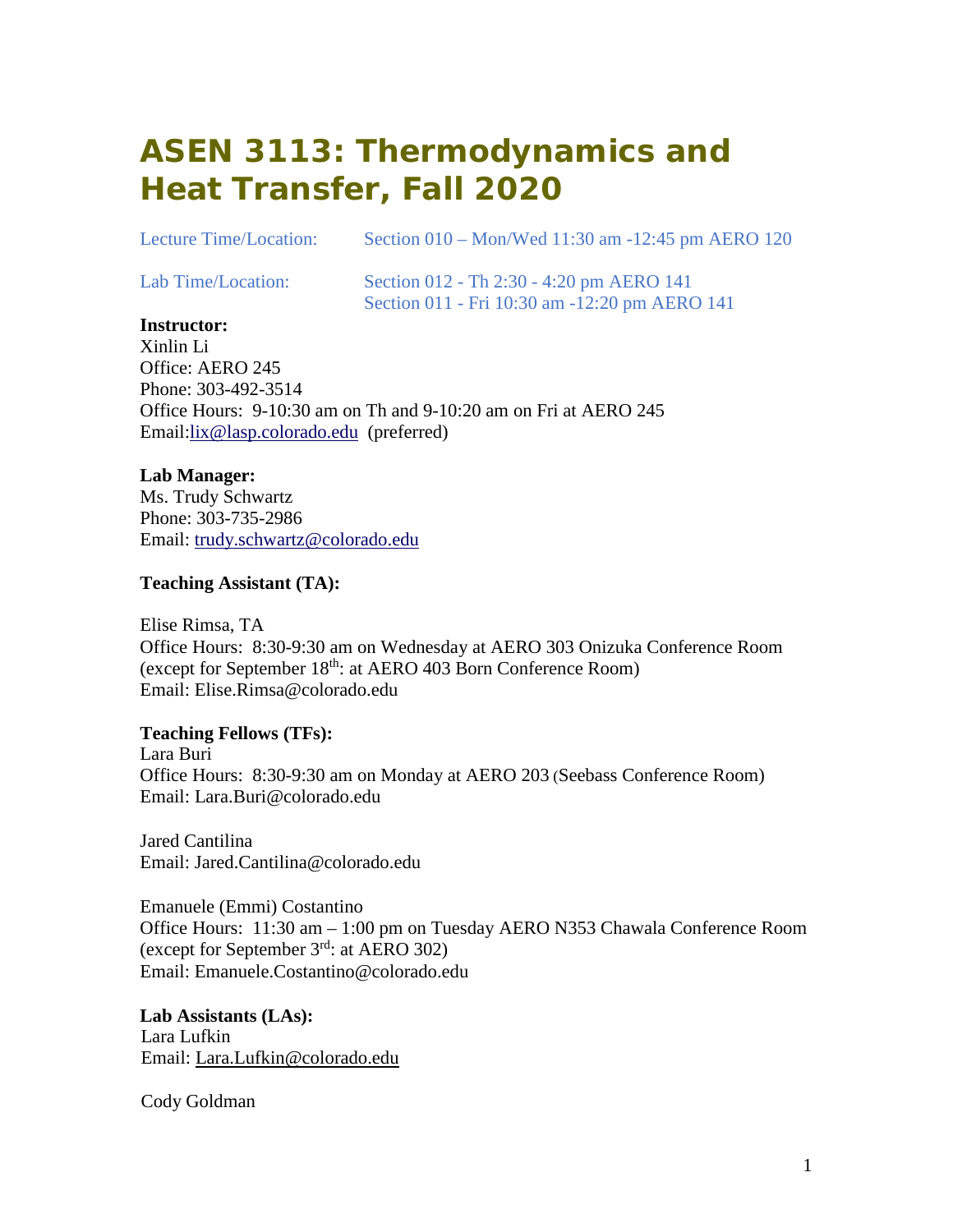**Text: McGraw Hill Connect:** Cengel, *Fundamentals of Thermal-Fluid Sciences, 5th Edition*.

**Prerequisites:** ASEN 2002 or equivalent.

**Introduction:** This course follows ASEN 2002 and covers the Second Law of Thermodynamics, Entropy, Power/Energy Cycles and Heat Transfer (conduction, convection, and radiation). The emphasis will be on understanding the basic physical principles associated with these topics and developing the student's ability to solve numerical problems associated with them. Experiments will be carried out to help the student gain experience with the systems representing these principles.

**Course Objective:** Given regular class attendance, reading of assigned text material in preparation for quizzes, careful and comprehensive completion of all assignments, students should be able to: (1) understand the general concepts of thermodynamics and heat transfer in order to develop an intuitive grasp of the subject matter; (2) develop an ability to apply these basic concepts to engineering design problems.

**Course Structure:** The textbook will be followed closely but some additional material may be introduced to broaden a particular subject. This material will be distributed to the class. Students are expected to read the assigned textbook section in time to prepare for both in class discussion and for quizzes given approximately every week. Homework assignments will be weekly or bi-weekly.

**Exams:** There will be 3 hour-long mid-term exams and a final exam. All hour-long exams will be in-class and cover the material between it and the previous exam. All Exams are close book but you are allowed to have one single-sided 8.5x11 page crib notes for your first exam, and you are allowed to fill out the other side of the same crib sheet for your second exam, and so on. Always bring a calculator. Thermodynamic Tables will be provided to you for the exams. After the hour-long exams are graded and returned we will go over them to resolve any issues that were particularly problematical to the class. There will be no make-up for exams and quizzes. **Acceptable excuses**, such as medical certification of an emergency, are required to make up any exam and a Doctor's note is required. (There will be no make-up opportunity for quizzes since two are dropped).

### **GRADING**

Our grading scheme is designed to indicate your level of competency compared to the standards set by the AES faculty. Do you meet the minimum level of competency? Do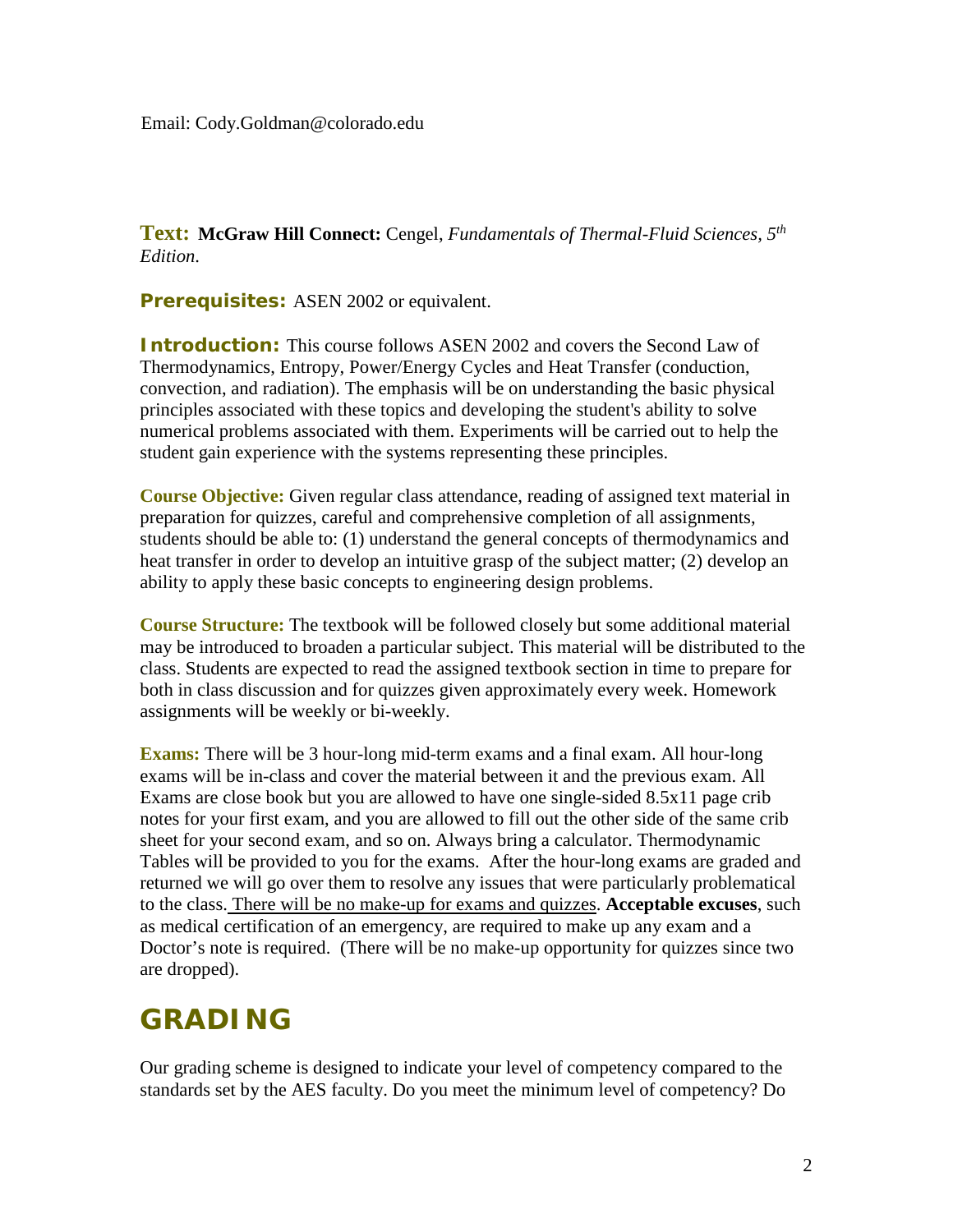you exceed the minimum? Are you below the minimum? This should be indicated by the final grade. We (the faculty) are professionals and it is our job to set and maintain standards. We are expected to use our education, experience, and interactions with industry, government laboratories, others in academe, etc., to determine the content of these standards. Because our program is accredited by ABET (Accreditation Board for Engineering and Technology), the AES curriculum meets or exceeds that board's standards. As with any other professionals (doctors, lawyers, etc.) you must trust that we know what we are doing and that we are obliged to uphold standards.

The final grade indicates your readiness to continue to the next level of courses. Meeting the minimum requirements indicates that you are prepared to continue, at least at the minimum level required for the next sequence of courses. Exceeding the minimum means you are ready to enter the next course and that you have mastery of material beyond the minimum, i.e., you show some level of proficiency.

*Grade Breakdown According to Assignments*: Your final grade is determined according to the following percentage breakdown:

| Reading/lecture quizzes $(\sim 10 \text{ min each};$ drop the lowest two) | 5%    |
|---------------------------------------------------------------------------|-------|
| Clicker quizzes (random; drop the lowest two)                             | 5%    |
| Three Mid-term Exams (8% each)                                            | 24%   |
| Experimental Labs (2 reports, 10% each)*                                  | 20%   |
| Design Lab $(1)$ power point presentation)*                               | 8%    |
| Homework*                                                                 | 15%   |
| Final $(1:30 \text{ p.m.} - 4:00 \text{ p.m.} \text{ on December 18})$    | 23%   |
|                                                                           | 100\% |

#### \*Group effort only counts toward final grade if total individual grade is C or better

Any grade question/dispute must be resolved **within two weeks** after the grade is posted. This will avoid undue complications at the end of the semester when final grades are being determined. As for the final exam and final grade, any question/dispute will be resolved at the beginning of the next semester (**not during the break**). There are certain due processes to be followed.

### **Important Notes**

1.We reserve the right to reply to email questions only in business hours, i.e. Monday through Friday, 8:00 am – 6:00 pm. Emails received 24 hours or less before the exams are not guaranteed a response. We also reserve the right to reply all (to the entire class) if the questions/answers are deemed to benefit others in the class (the identities of the questioners are not to be revealed). To better help us manage and track your emails, from the junk and clutter that we receive on a daily basis, please include **ASEN3113** at the beginning of the subject line.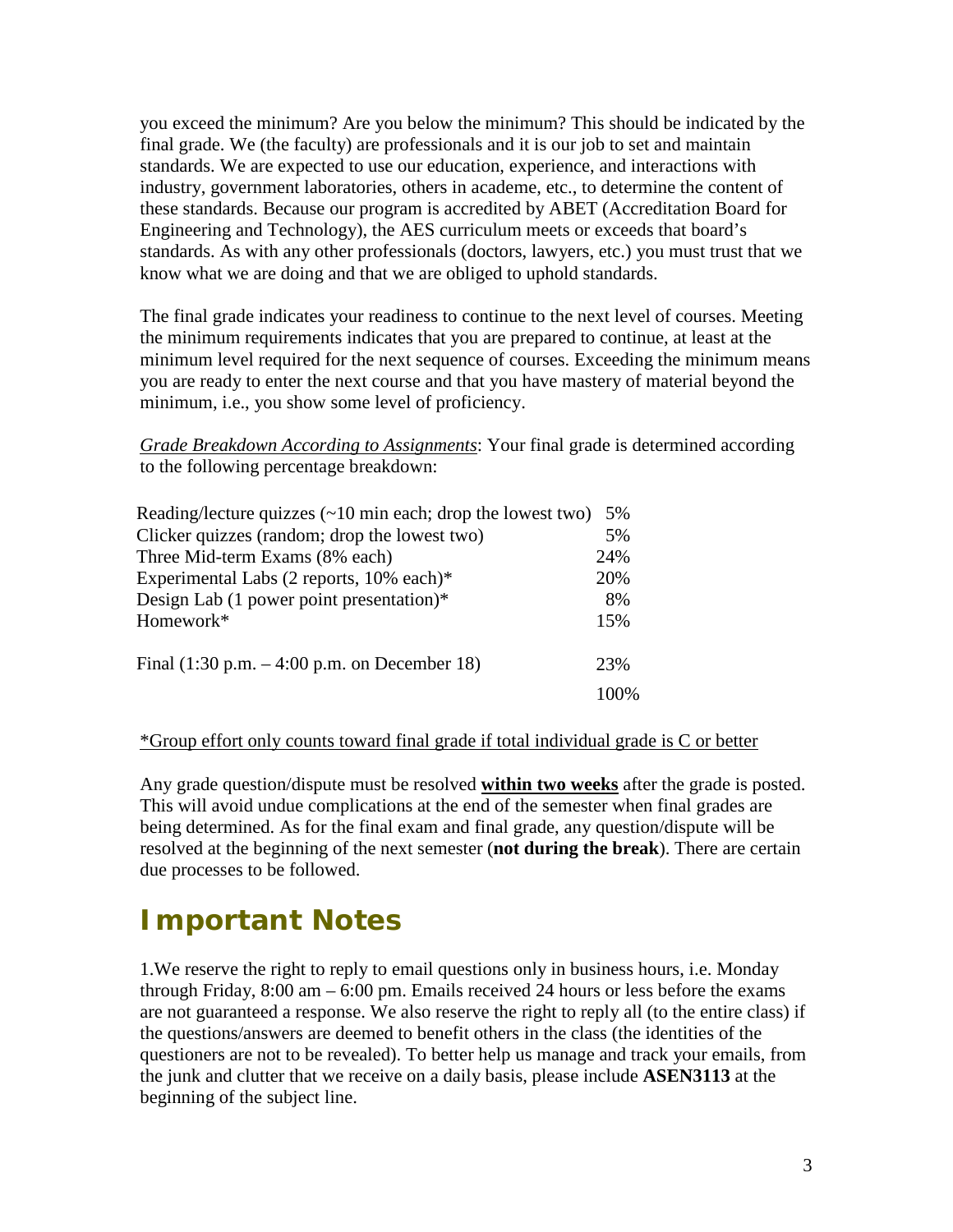2. Teamwork and lab performance will be obtained from peer evaluation and from the faculty and TA/TF/LA observation of the student's participation in labs. **The peer evaluation is due the same time as each Lab report and will count for 10% of each Lab report grade (Lab report grade = 0.9\*group grade + 0.1\*peer evaluation score).**

3. The scheduled laboratory hours will be used for both experimental and design lab projects. These lab hours should be used for course work even when no formal supervision is present.

4. Attendance to all lectures and laboratory workshops is expected.

5. Always have a calculator for both lecture/laboratory sessions. Access to the current online textbook may prove useful but should not be done if it leads you or your neighbor's distraction.

6. Expect new material to be presented in both the "lectures" and the "laboratory" hours.

7. Why have reading assignments, homework, lab exercises, design project, and various quizzes?

- o Reading assignments are to be completed before the lecture/discussion. The lecture/discussions should help to clarify and supplement what you have read.
- o Homework assignments will cover both material from lectures and material assigned but not covered in lectures. Homework enforces the mental processes that help you to become proficient in a subject. In addition, homework may encourage you to learn other material not included in lectures or laboratories.

*HW(Score/30) = 10pts (random P1) + 10pts (random P2) + 10pts (# of remaining problems completed)/(# of remaining problems assigned)*

- o Experimental laboratory exercises are either more complex than hands-on homework or require special equipment. You will work in teams and are required to submit a team laboratory report and one page or less your individual discussion about the lab.
- o Design project helps you to learn how to synthesis the basic concepts, methods, and tools presented in the course curriculum. The team-oriented approach will give you experience in working and cooperating in groups.
- o Reading quizzes at the beginning of class provide a gauge to determine what you have learned independently from the assigned reading. Lecture quizzes, at the end of class, cover the previous days' and/or the same day's lecture. Clicker quizzes, another way to measure what you have learned, increase your retention what was taught, and facilitate discussion and peering teaching. Always bring your clicker and calculator (and your text book too) to the classroom.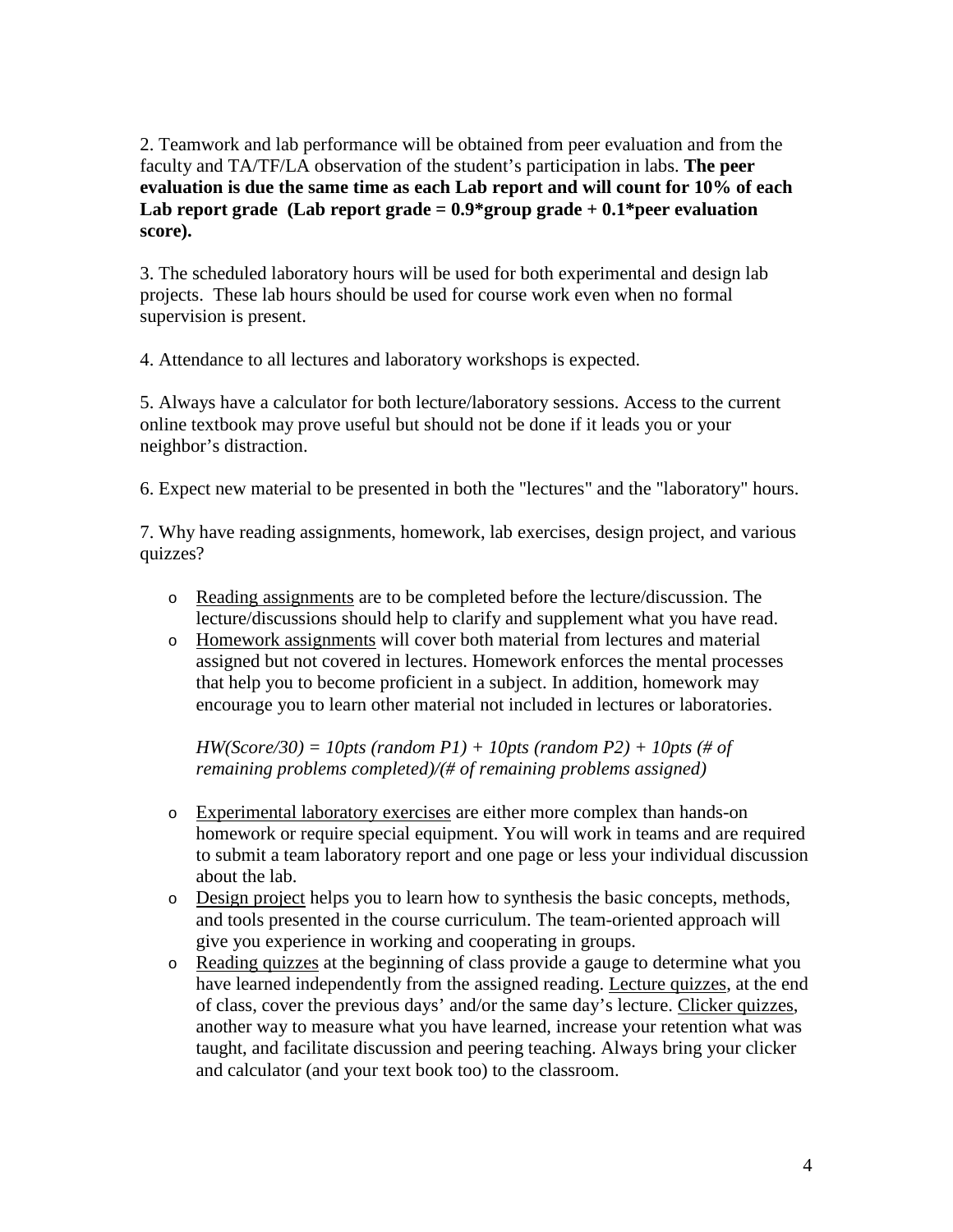8. Safety is the number one priority for laboratory exercises. You are expected to attend PILOT lab orientation to get door and computer access.

9. All assignments must be submitted to Canvas in pdf form only:

- o Homework must be submitted before class begins on the day that it is due.
- o Pre-lab and Experimental Lab Reports must be submitted before lab begins on the day that it is due.

All individual submissions must follow the convention: LastName, FirstName\_AssignmentName, for example: Smith, John\_HW1

For group Exp Lab Report submission, please follow the convention: Lab#\_Group#\_Thu or Lab#\_Group#\_Fri

10. Always submit work in a professional form. Neatness, clarity, and completeness count. **If submitted work is not legible, you may not receive full credit. Please review before submitting.** 

11. Late assignments will not be accepted. If you know in advance that you must miss a homework due date or lab, send the relevant Instructors/TA/TFs an e-mail to make arrangements. We expect students to be professional by attending class and submitting assignments on time.

12. Collaboration is permitted on homework. This means you may discuss the means and methods for solving problems even compare answers, but you are not free to copy someone's assignment. The work that you turn in must be your own--copying is not allowed for any assignments. Collaboration on quizzes and exams, or using another student's work or allowing another student to use your work is academic misconduct.

13. This class is not graded on a curve; there are absolute expectations of performance. However, we reserve the right to normalize and adjust the class grades based on the highest performance in the class. This process will not lower a person's grade.

In order to continue on ASEN core courses, a minimum grade of C is required.

## **Other Important Notes**

## **Accommodation for Disabilities**

If you qualify for accommodations because of a disability, please submit your accommodation letter from Disability Services to your faculty member in a timely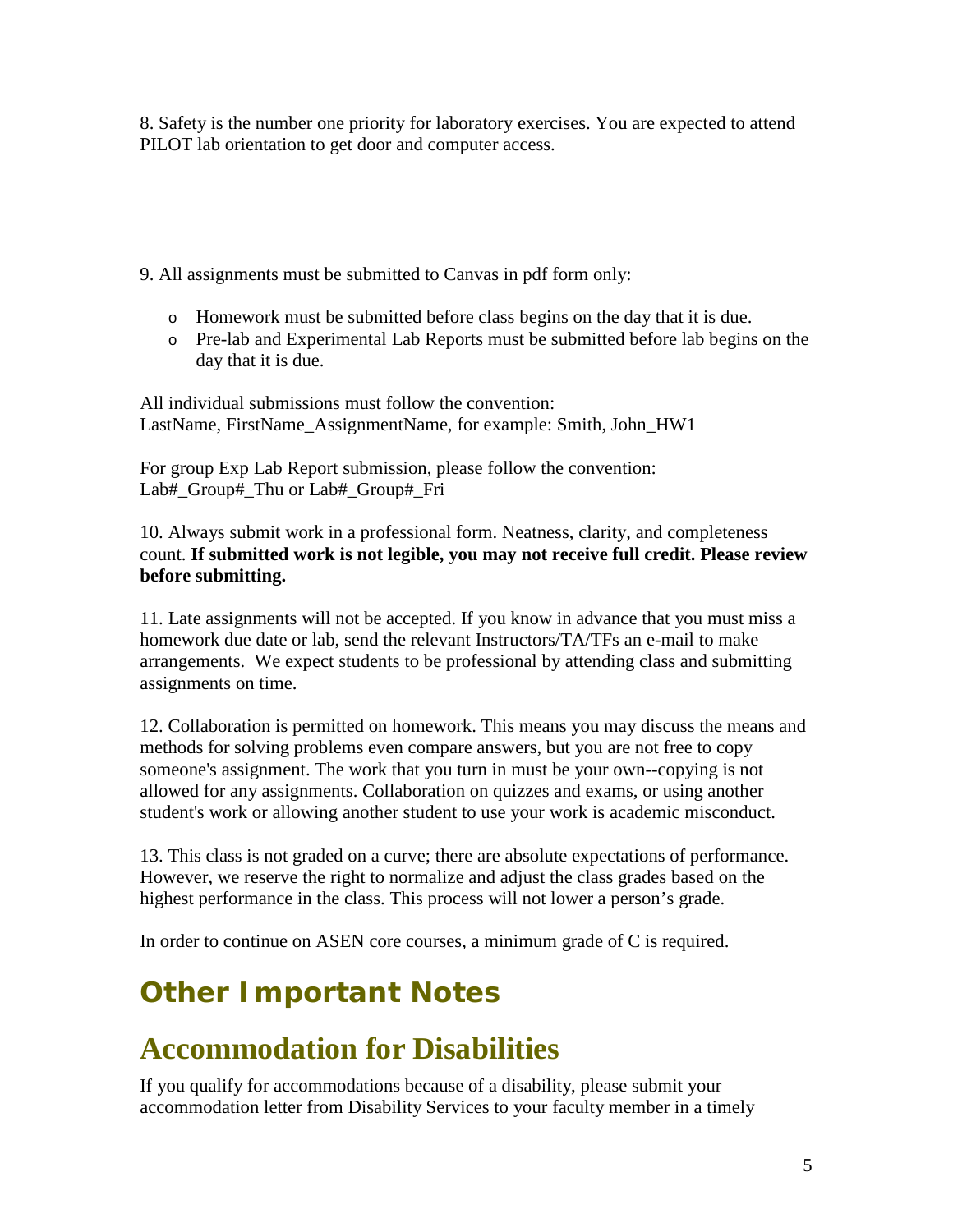manner so that your needs can be addressed. Disability Services determines accommodations based on documented disabilities in the academic environment. Information on requesting accommodations is located on the [Disability Services website.](http://www.colorado.edu/disabilityservices/students) Contact Disability Services at 303-492-8671 or [dsinfo@colorado.edu](mailto:dsinfo@colorado.edu) for further assistance. If you have a temporary medical condition or injury, see [Temporary Medical](http://www.colorado.edu/disabilityservices/students/temporary-medical-conditions)  [Conditions](http://www.colorado.edu/disabilityservices/students/temporary-medical-conditions) under the Students tab on the Disability Services website.

## **Classroom Behavior**

Students and faculty each have responsibility for maintaining an appropriate learning environment. Those who fail to adhere to such behavioral standards may be subject to discipline. Professional courtesy and sensitivity are especially important with respect to individuals and topics dealing with race, color, national origin, sex, pregnancy, age, disability, creed, religion, sexual orientation, gender identity, gender expression, veteran status, political affiliation or political philosophy. Class rosters are provided to the instructor with the student's legal name. I will gladly honor your request to address you by an alternate name or gender pronoun. Please advise me of this preference early in the semester so that I may make appropriate changes to my records. For more information, see the policies on [classroom behavior](http://www.colorado.edu/policies/student-classroom-and-course-related-behavior) and the [Student Code of Conduct.](http://www.colorado.edu/osccr/)

## **Honor Code**

All students enrolled in a University of Colorado Boulder course are responsible for knowing and adhering to the Honor Code. Violations of the policy may include: plagiarism, cheating, fabrication, lying, bribery, threat, unauthorized access to academic materials, clicker fraud, submitting the same or similar work in more than one course without permission from all course instructors involved, and aiding academic dishonesty. All incidents of academic misconduct will be reported to the Honor Code [\(honor@colorado.edu\)](mailto:honor@colorado.edu); 303-492-5550). Students who are found responsible for violating the academic integrity policy will be subject to nonacademic sanctions from the Honor Code as well as academic sanctions from the faculty member. Additional information regarding the Honor Code academic integrity policy can be found at the [Honor Code](https://www.colorado.edu/osccr/honor-code)  [Office website.](https://www.colorado.edu/osccr/honor-code)

## **Sexual Misconduct, Discrimination, Harassment and/or Related Retaliation**

The University of Colorado Boulder (CU Boulder) is committed to fostering a positive and welcoming learning, working, and living environment. CU Boulder will not tolerate acts of sexual misconduct intimate partner abuse (including dating or domestic violence), stalking, protected-class discrimination or harassment by members of our community. Individuals who believe they have been subject to misconduct or retaliatory actions for reporting a concern should contact the Office of Institutional Equity and Compliance (OIEC) at 303-492-2127 or cureport@colorado.edu. Information about the OIEC, university policies, [anonymous reporting,](https://cuboulder.qualtrics.com/jfe/form/SV_0PnqVK4kkIJIZnf) and the campus resources can be found on the